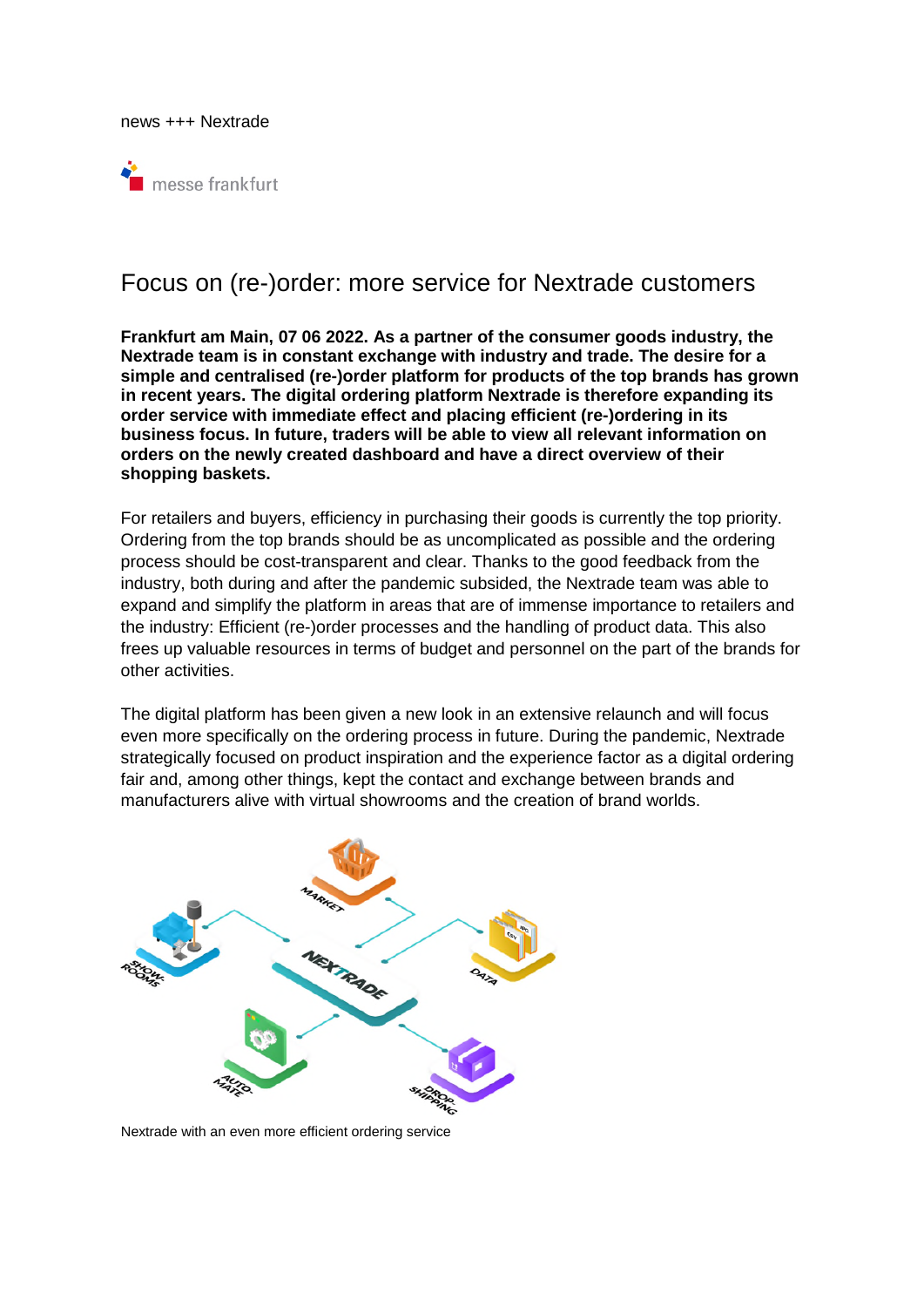"Now that trade fairs can finally be held in the presence of customers again, our flagship fairs Ambiente, Christmasworld, and Creativeworld offer an overview of new products and trends, the haptic experience, personal exchange and serve to attract new customers", says Philipp Ferger, Managing Director of nmedia and Vice President Consumer Goods Fairs at Messe Frankfurt. "With Nextrade, we will now specifically pursue a different approach. Here, with the pandemic subsiding and the chance to meet people in person, the focus must now be on efficiency rather than the experience. From our point of view, this includes assortment management for existing customers, the creation of lean and fast processes as well as perfectly maintained data for use within the framework of the omnichannel strategies of the retail trade."

## **Top ordering service with individual shopping experience**

Nextrade will focus increasingly on (re-)order in the future. In the course of this, the user interface has been completely adapted. Accordingly, there will be a stronger separation between the practical ordering system and the pure product inspiration. Retailers will be able to view their latest orders and open shopping baskets with just a few clicks directly on the homepage, orders that have already been placed can now be easily reordered and the retailers' top 5 brands will be displayed. Nothing stands in the way of an efficient and simple (re-)order.

In addition, it will still be possible to browse through the brands' shops and look at assortments, new products, and promotions. This is because the brands not only want to drive their sales on Nextrade, but also make it possible for retailers to experience their brand world 365 days a year. There is a special area for this, which can be found in the navigation under "Inspiration". Retailers can use this for the individual experience factor.

# **Continue to use proven Nextrade solutions**

In addition to the new order efficiency, the consumer goods industry can still use all known and proven digital Nextrade solutions. For example, the showroom function, the image and product master data are available centrally via Nextrade in a standardised format, and thanks to the dropshipping shops, retailers can send products directly from the brands' warehouses. This means that retailers do not have to maintain additional storage space, because the brand takes care of the shipping.

"Nextrade has become the industry standard," says Nicolaus Gedat, Managing Director of nmedia. "More than 400 brands already enable their retailers to order digitally via Nextrade and to obtain up-to-date product and image data. The constant exchange with industry and trade helps us to develop the right solutions. This means that we can now offer an even more efficient platform for all our retail partners."

Discover Nextrade at: [www.nextrade.solutions](http://www.nextrade.solutions/)

**Visit us online:**  www.twitter.com/messefrankfurt www.instagram.com/messefrankfurt www.youtube.com/user/messefrankfurt